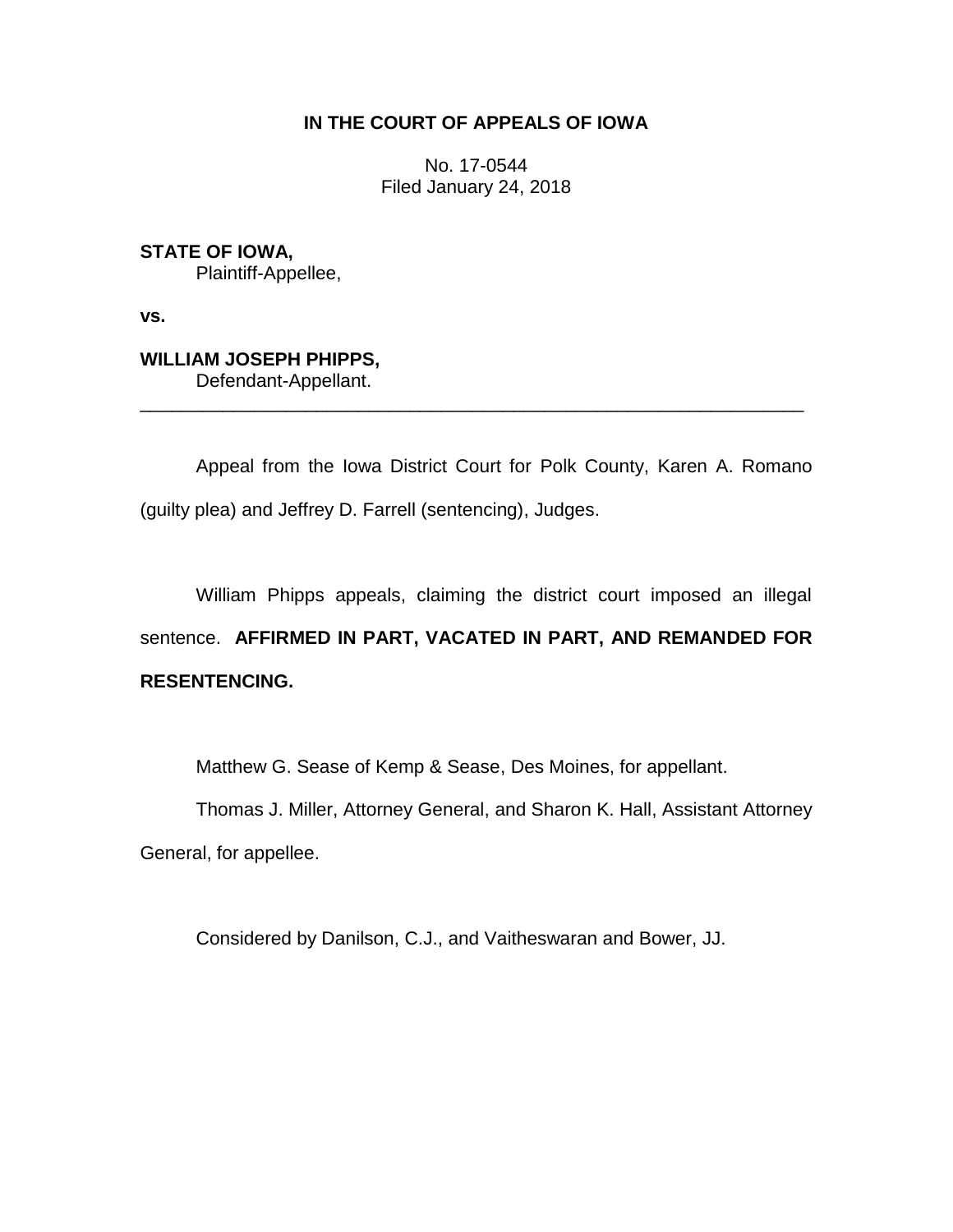## **VAITHESWARAN, Judge.**

William Phipps appeals his sentence for (1) operating a motor vehicle while intoxicated causing death; enhanced for leaving the scene of a motor vehicle accident resulting in death, in violation of Iowa Code sections 707.6A(1), 321.261(4), and 902.12 (2016), and (2) leaving the scene of an accident resulting in death, in violation of Iowa Code sections 321.261(4) and 321.263. He contends the district court imposed an illegal sentence in assessing a law enforcement initiative (LEI) surcharge and a D.A.R.E. surcharge.

The State concedes the court "lacked statutory authority to impose the D.A.R.E. surcharge under count [2] and both [law enforcement initiative] surcharges." The State argues the D.A.R.E. surcharge on count 1 was permissible.

We may correct an illegal sentence at any time. Iowa R. Crim. P. 2.24(5)(a). We agree with Phipps and the State that the law enforcement initiative surcharge is not authorized by statute for the specified offenses. *See* Iowa Code § 911.3 (authorizing surcharge for criminal violations under "a. Chapter 124, 155A, 453B, 713, 714, 715A, or 716" and "b. Section 719.7, 719.8, 725.1, 725.2, or 725.3"). We also agree with Phipps and the State that the D.A.R.E. surcharge is not authorized for the leaving-the-scene count. *See id.* § 911.2 ("1. In addition to any other surcharge, the court or clerk of the district court shall assess a drug abuse resistance education surcharge of ten dollars if a violation arises out of a violation of an offense provided for in chapter 321J or chapter 124, division IV."); *see also State v. Gunderson*, No. 14-0529, 2015 WL 162077, at \*1 (Iowa Ct. App. Jan. 14, 2015). However, the D.A.R.E. surcharge is authorized for the first count because

2